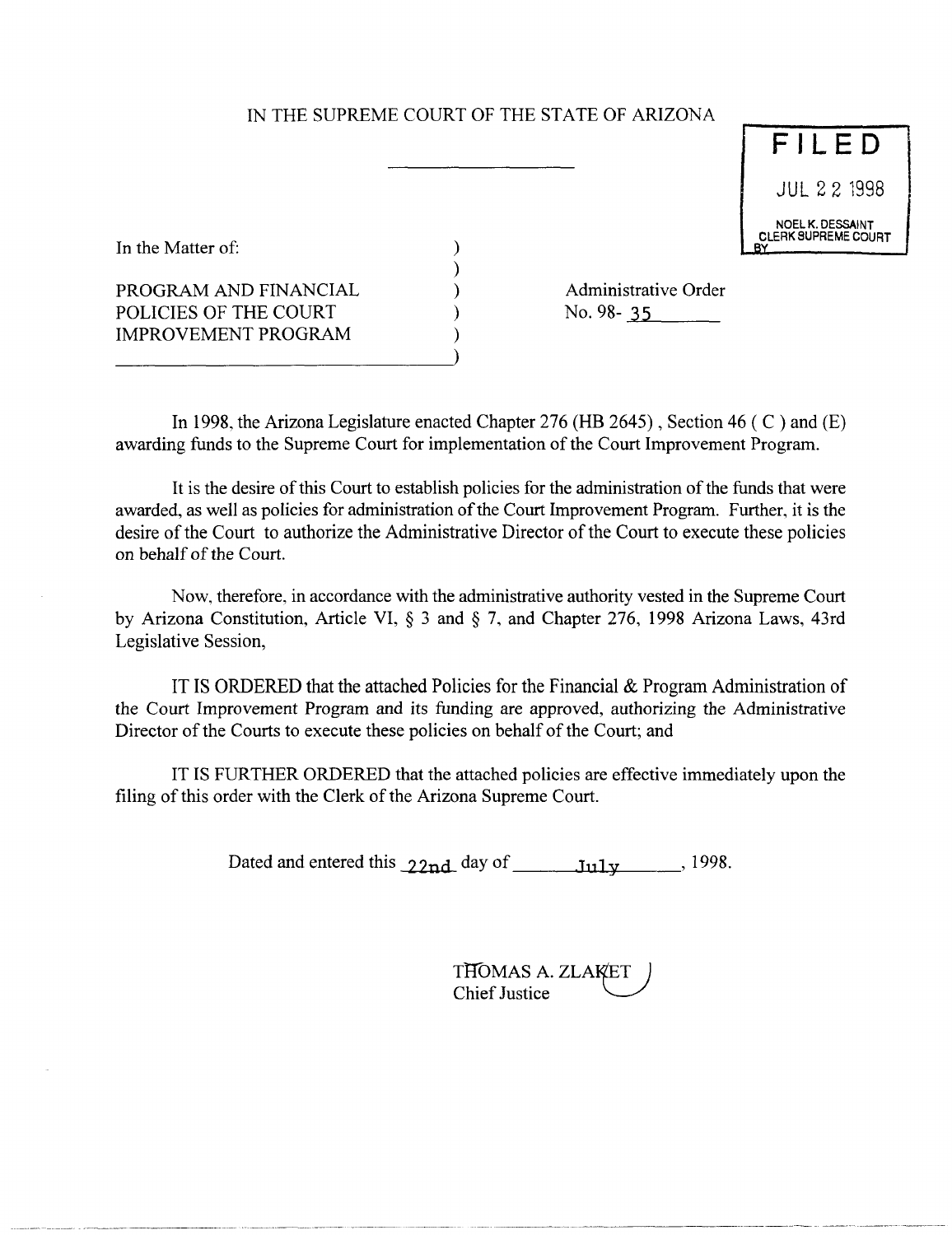#### **SUPREME COURT OF ARIZONA**

## **Policies for the Financial & Program Administration**  of the

### COURT IMPROVEMENT PROGRAM

#### **I. PURPOSE**

In the 1998 legislative session, Chapter 276, Laws 1998, was passed. In Sections 46 ( $\degree$ ) and (E) of this bill, monies were awarded to the Arizona Supreme Court for additional juvenile court judicial and administrative staff to implement the provisions of the act. The legislation also incorporated federal requirements contained in the Adoption and Safe Family Act of 1997 and required juvenile courts to implement new timelines, hearings and procedures that consider the health and safety of children involved in dependency case proceedings. Any juvenile court is eligible to apply for these funds for the purposes of improving timelines and dependency case processing procedures. Monies in the fund shall be expended pursuant to these administrative policies and any other pertinent statutes, rules and administrative policies adopted by the Arizona Supreme Court or the Administrative Director.

#### **II. ADMINISTRATION**

- 1. The financial and program administration of the Court Improvement Program and its funding shall be executed on behalf of the Supreme Court by the Administrative Director of the Courts. As used in these policies, the term "Administrative Director" means the Director of the Administrative Office of the Courts or their designee(s). The Administrative Director is authorized to develop, implement and adopt policies and procedures necessary for financial and program administration, financial and program monitoring and evaluation, program standards, and all other requirements imposed by law or Supreme Court Order or Administrative Rule.
- 2. The Administrative Director is authorized to prepare fund projections, recommend and authorize amounts to be awarded each fiscal year, prescribe and adopt policies and procedures for revertment of funds and execute contracts necessary to administer the fund in accordance with this rule.
- 3. The Administrative Director is authorized to expend funds to implement, evaluate, and administer the Court Improvement Program and its funding. Further, the Director shall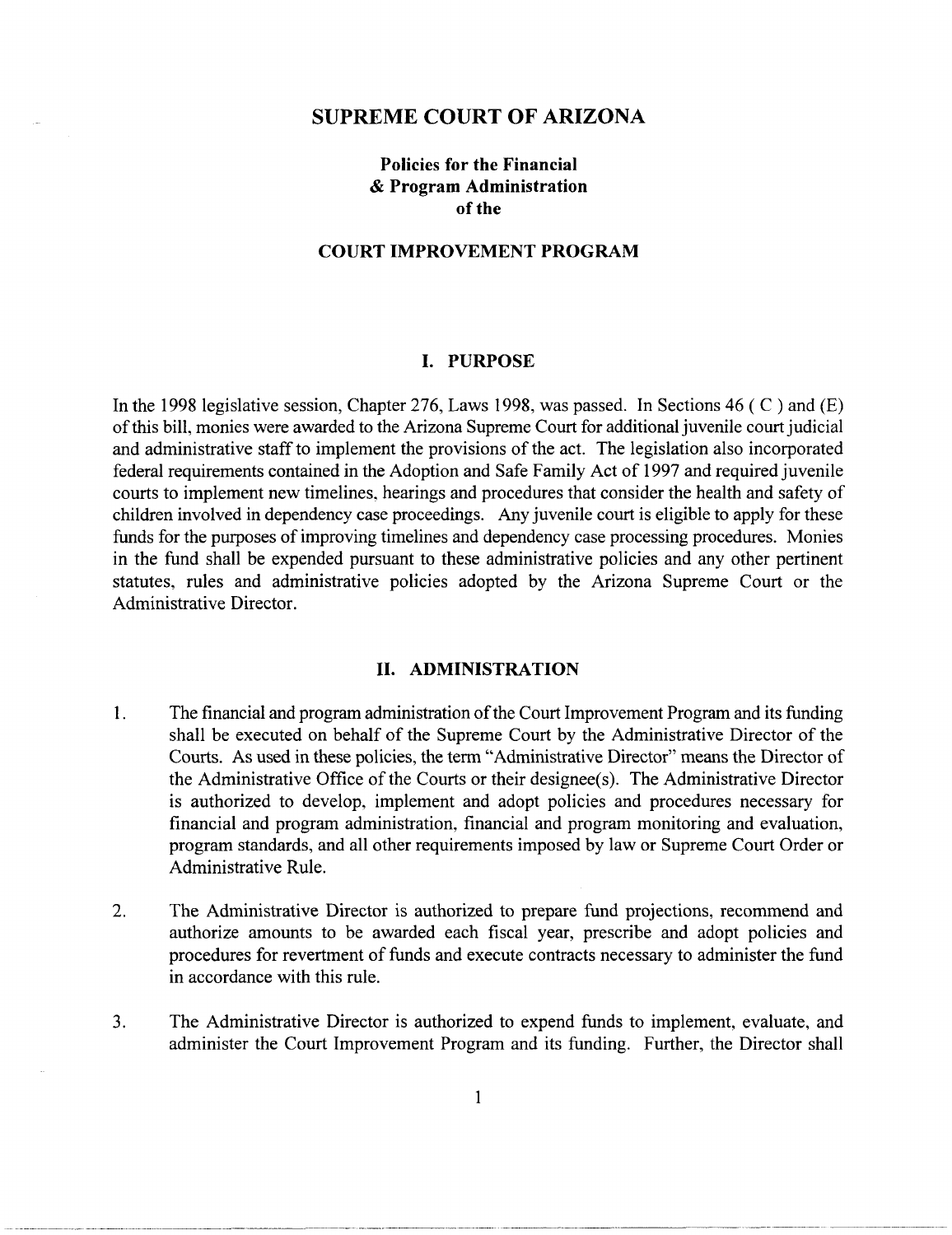administer and monitor the funds and shall have the authority to inspect, audit, or have audited the records of any fund recipient related to the use and expenditure of monies provided through the fund. The Director is also authorized to apply for additional funds to be used expressly for the purpose and within the same parameters as other funds allocated for this program.

- 4. The Dependent Children's Services Division Director or designee(s) will review all proposals and shall recommend to the Administrative Director approval or disapproval of funding awards. Applicants will be notified in writing of the funding decision.
- 5. The presiding juvenile court judge in any county that desires to receive funds shall submit a proposed plan and budget request each year. This request shall be for the following fiscal year and submitted to the Administrative Office of the Courts, on forms designated by the Director and according to the prescribed instructions.
- 6. Plans must be submitted and approved prior to distribution of funds. The plan and any modification shall be consistent with this Order, applicable policies and procedures, and the budget request of the court. The Director is authorized to approve plans and modifications.
- 7. Upon approval ofthe plan and the availability of funds, the Director shall enter into a written funding agreement with the submitting court for distribution of the allocated funds on a basis determined by the Director. The Director shall have authority and discretion to amend or terminate the funding agreement, if such action is necessary, due to a lack of funds, a lack of financial need by the court, a failure to comply with the applicable statutes, rules, orders, policies, the approved plan, or other circumstances.
- 8. Funds received by the juvenile court pursuant to these administrative policies shall be deposited into a separate special revenue fund with the county treasurer established pursuant to the procedures provided in Sections III.B and V.B of the Auditor General's Uniform Accounting Manual for Arizona Counties.
- 9. Funds distributed to juvenile courts shall be used only for the support and operation of approved plans. Upon agreement with anyone or more participating court, the Director may withhold funds allocated to such courts and may authorize direct expenditures for the benefit of such courts. The Director may also reallocate funds during a fiscal year, if circumstances justify such action.
- 10. No later than sixty (60) days following the end of the funding period, the presiding juvenile court judge of each participating superior court shall return to the Supreme Court, all funds distributed to that superior court that are unencumbered as of the end of the agreed-upon funding period and unexpended as of thirty (30) days following the end of the funding period.

2

• a .

 $_{\rm L}$  -  $\chi$